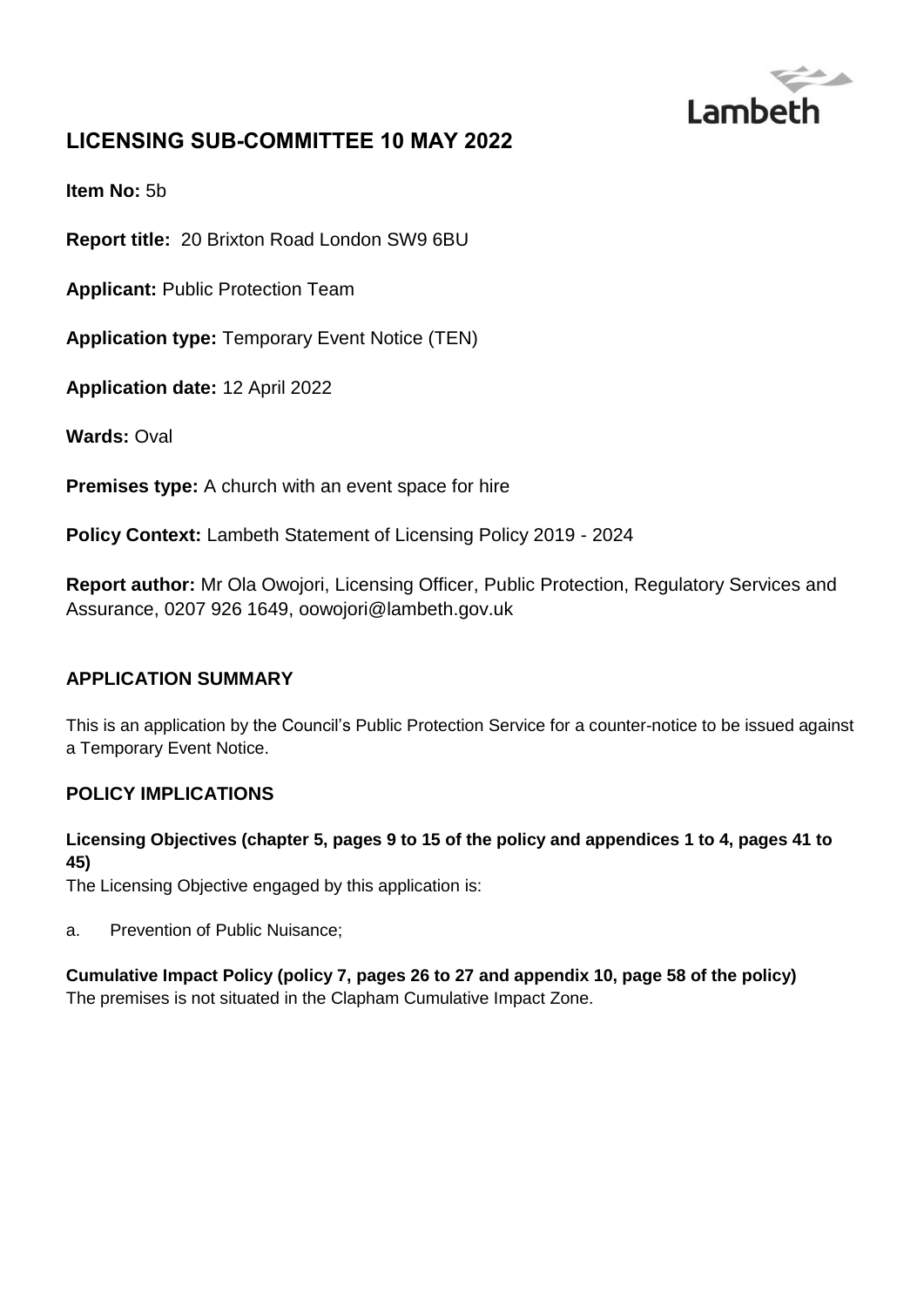## **1. APPLICATION**

- 1.1 Mr John Ferreira on 12th April 2022 gave the Licensing Authority a Temporary Event Notice (TEN) under section 100 of the Licensing Act 2003.
- 1.2 The Notice will authorise the sale by retail of alcohol for consumption on the premises and the provision of regulated entertainment and late-night refreshment.
- 1.3 It is proposed to provide these activities to no more than 200 persons at the premises on  $4<sup>th</sup>$  June 2022 from 18:00 - 01:00 hours and 5th June 2022 from 13:30 until 20:00 hours
- 1.4 A copy of the notice is attached to this report as **Annex A**.

## **2. REPRESENTATION**

- 2.1 On 14<sup>th</sup> April 2022, an objection notice was received from the Council's Public Protection service (exercising the Authority's environmental health functions), which engages with the licensing objective of the prevention of public nuisance.
- 2.2 The Responsible Authority is of the view that the event will lead to a significant increase in noise nuisance from amplified loud music and they are also concerned with the history of noise complaints recorded against the premises. Public Protection has suggested the applicant withdraws the provision of regulated entertainment from the TEN, to address their concerns.
- 2.3 The last date for giving an objection notice was on 21<sup>st</sup> April 2022.
- 2.4 A copy of the objection has been provided to the applicant and is attached to this report at **Annex B**.

### **3. CURRENT LICENCE**

3.1 There is no premises licence in place for the address. The premises previously held a club premises certificate, but it no longer satisfies the general conditions to be a qualifying club following a notification to the Licensing Authority on 24<sup>th</sup> April 2018.

### **4. BACKGROUND HISTORY**

- 4.1 The premises have applied for seven TENs for the year 2022 as follows:
	- 23rd April 2022 no objection raised
	- $\bullet$  8th May 2022 no objection raised
	- 30th April 2022 objection raised by Public Protection, subsequently withdrawn by the applicant
	- 7th May 2022 objection raised by Public Protection; counter notice issued
	- 4th June 2022 objection raised by Public Protection awaiting determination by LSC
- 4.2. There are two further TENs submitted on 23rd April 2022 for events to be held on 17th September 2022 and 19th November 2022, which Public Protection have submitted objections against.
- 4.3. There is no record of any licensing enforcement action having been taken in respect of previously held events.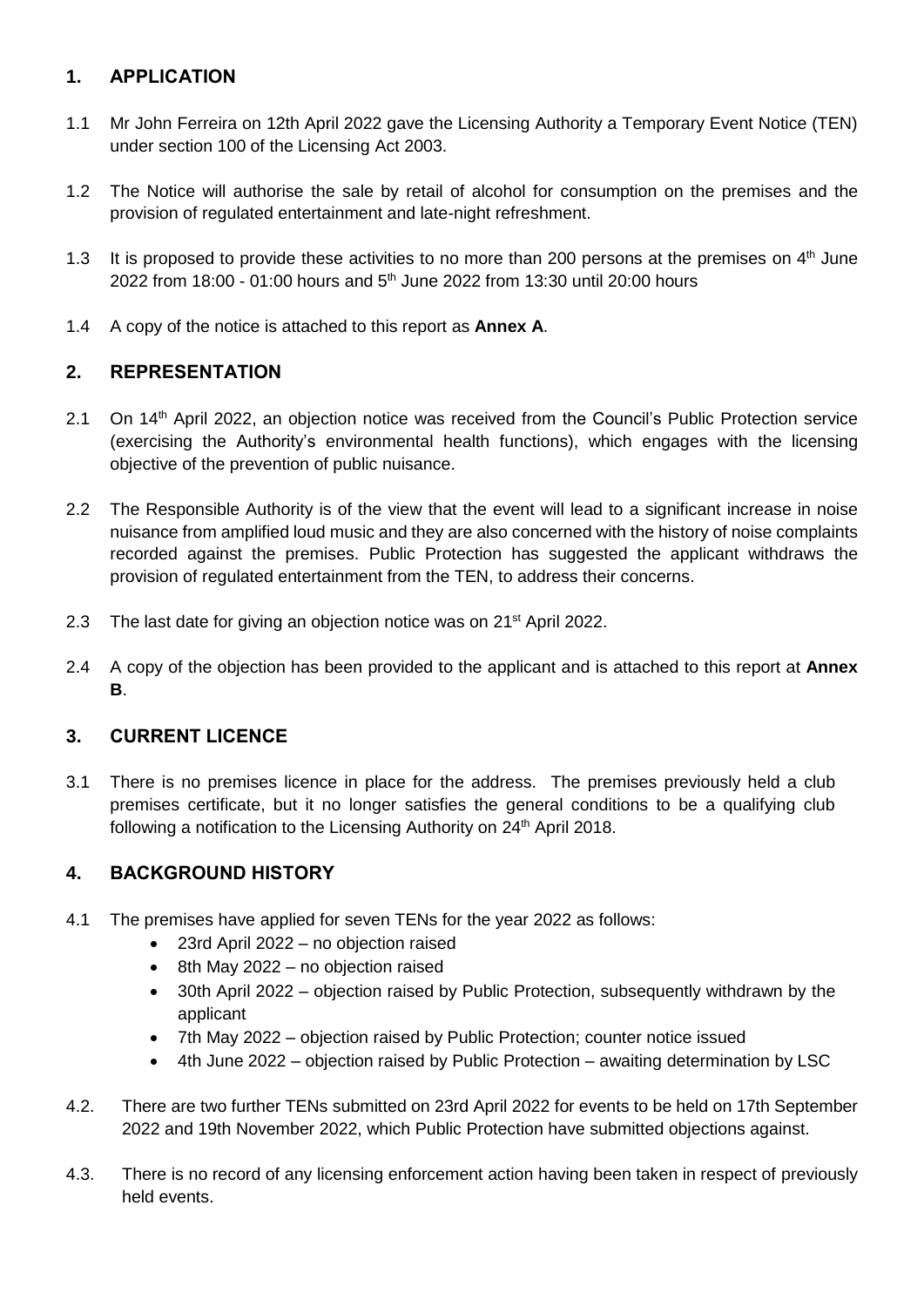#### **5. OBSERVATIONS**

- 5.1 The parts of the Statutory Guidance (April 2018) relevant to this application and the representations received are Chapters:
	- 7) Temporary Event Notices;
	- 9) Determining Applications; and,
	- 15) Regulated Entertainment.
- 5.2 The parts of the Statement of Licensing Policy that relevant to this application and the representations are Sections:
	- 5) The Licensing Objective 5.27) Prevention of Public Nuisance

Policy 6 - Temporary Events

Appendix 3 – Prevention of Public Nuisance Appendix 5 – Recommended hours by location Appendix 6 – Types of premises Appendix 7 – Major, District and local Town Centres

#### **6. CONCLUSION**

Members have two options when determining the Notice:

- a. To issue a Counter-Notice;
- b. To refuse to issue Counter Notice.